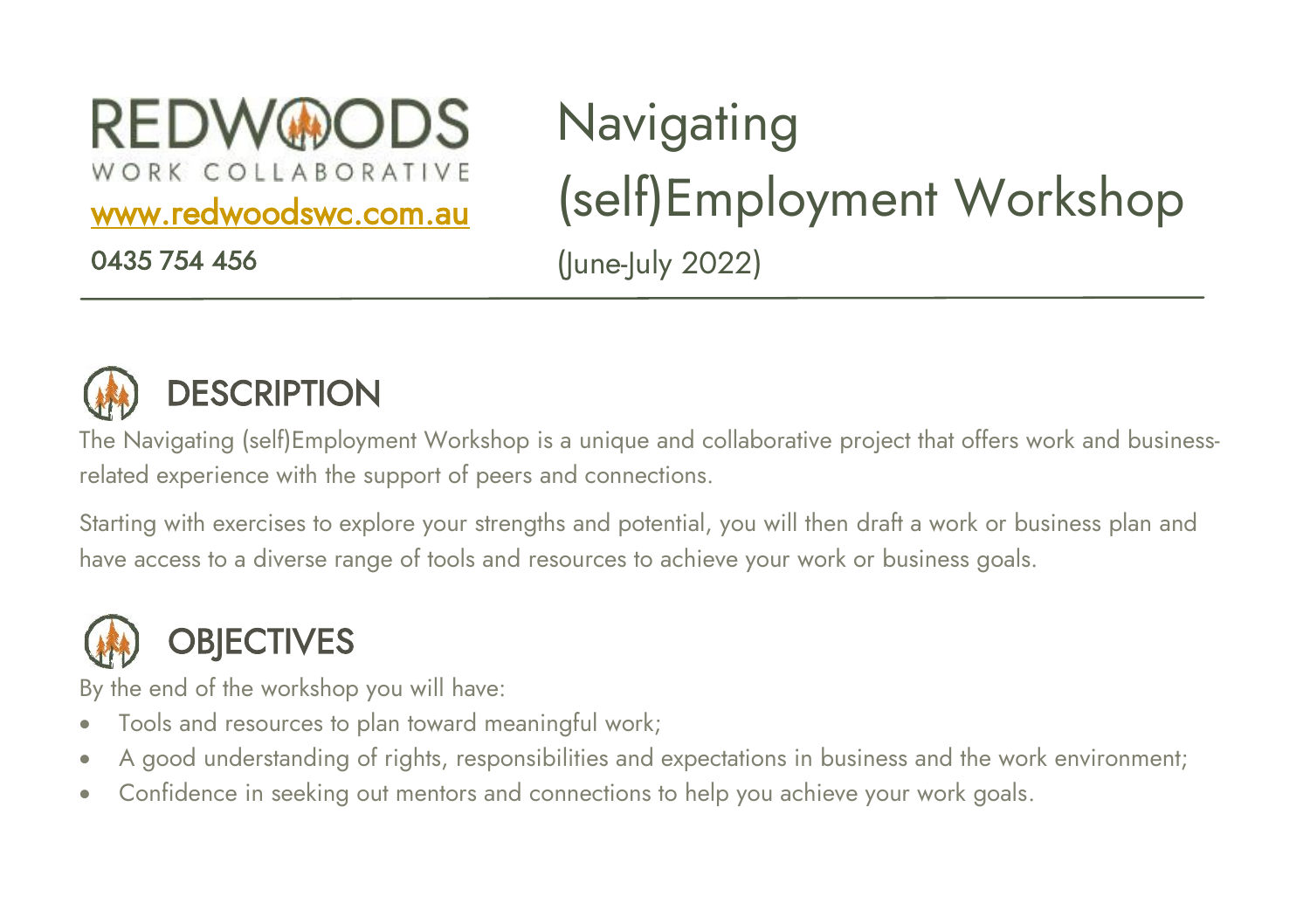

Young people aged 16 to 26 years wanting to learn and experience traditional and creative ways to find meaningful work.

NB: Where participants are under 18 years of age, they will require supervision and support by parents, carers or support staff as applicable. Specific needs will be negotiated prior to commencement.



As this is experiential learning, participants will set the schedule. Topics may include (but not limited to) the following:

- Introduction to the world of work; business skills and legal requirements; expectations; selling benefits for a competitive edge.
- Exploring interests, skills, strengths and passion projects establishing a working wish list and action plan.
- Gathering resources and support.
- Understanding value, partnerships and contributions (e.g. peer support, volunteering, etc).
- How to create value and make money.
- Debrief and next steps where to from here?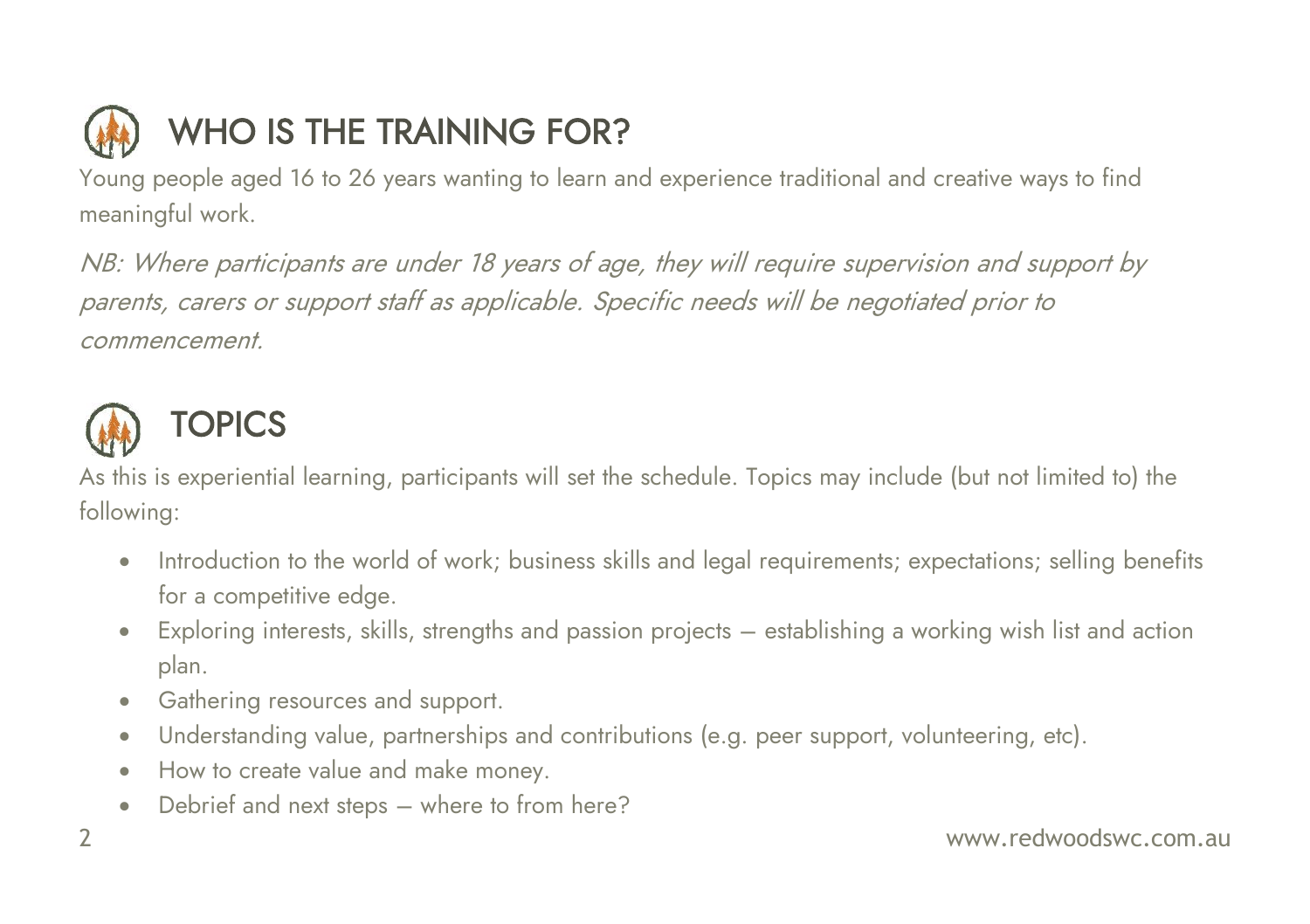

Duration: Sessions will be offered on Wednesday evenings from 5pm to 7pm, starting 15 June to 6 July.

Timing: Timing to be determined by the cohort at an initial meeting.

Cost: Free.

Delivery: Program will be delivered online.



## ABOUT THE FACILITATORS

Tania Krasinski is the Founder and Collaborations Lead. Qualifications include Executive MBA; Bachelor in Adult Education (HRD); Diploma in Nutrition and Cert IV in Training & Assessment. Tania has experience in Community Development – specifically youth and multicultural communities and connections throughout government, business and community.

Mary Koutsonicolils completed the first Navigating (self) Employment CoLab cohort late last year and has recently set up a mentoring and tutoring service, Maximum Focus. Mary is currently in university completing a degree in Social Work Honours course, A Lifeline Crisis Support Volunteer, White Ribbon Student Ambassador, School Captain, Lions Youth of the year award winner and ZONTA International Finalist as well as possessing teaching experience. We are really excited to have her onboard to support and train our next cohort.